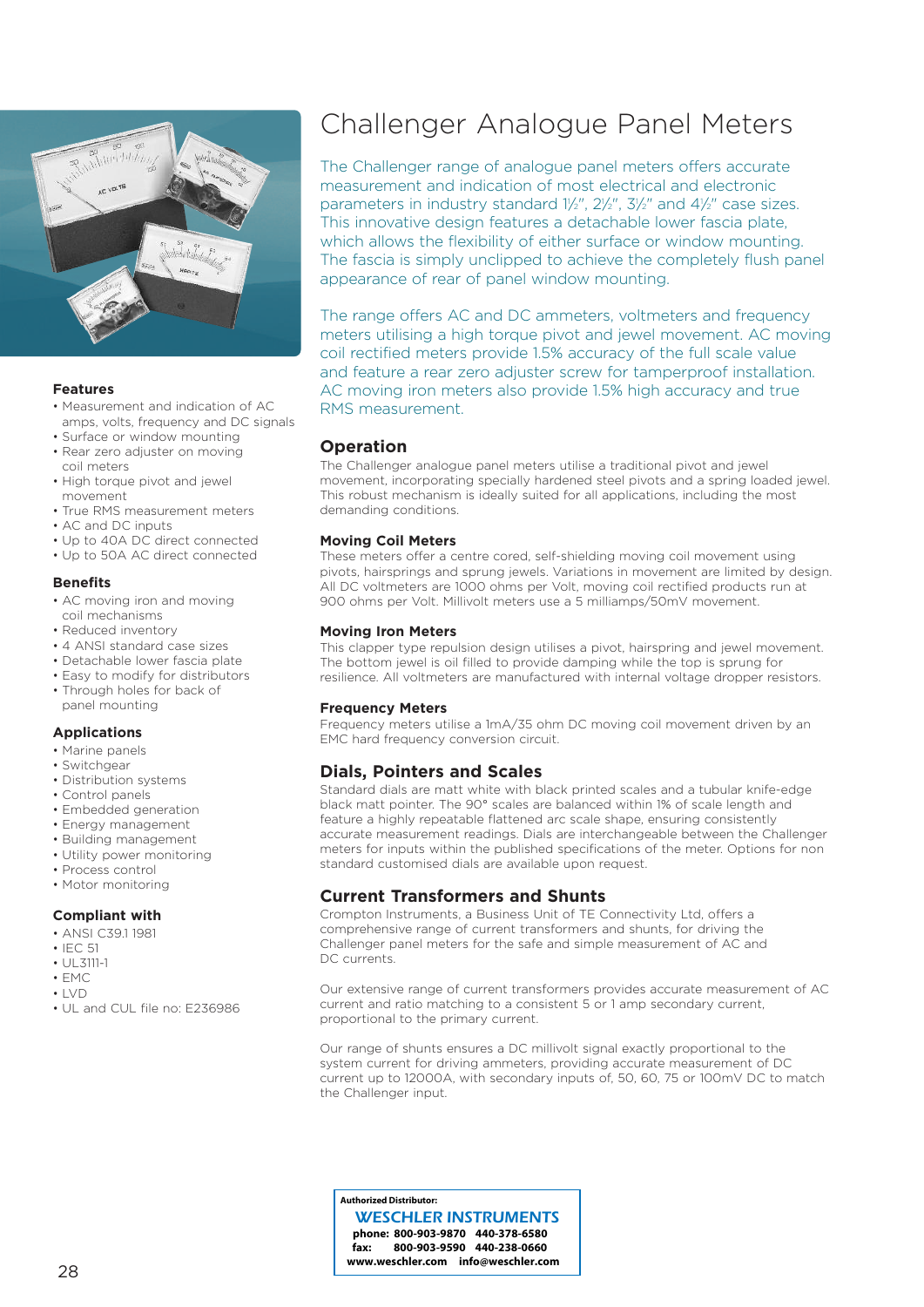# **Specifications**

| <b>Accuracy</b>                               |                                                                                                                                      |  |  |
|-----------------------------------------------|--------------------------------------------------------------------------------------------------------------------------------------|--|--|
|                                               | DC ammeters and voltmeters: 1.5% 0-100% of full scale deflection                                                                     |  |  |
|                                               | AC ammeters and voltmeters: Moving iron: 1.5% 10-100% of full scale deflection<br>Moving coil: 1.5% 10-100% of full scale deflection |  |  |
| Frequency meters:                             | 0.5% of end scale value                                                                                                              |  |  |
| Input ratings                                 |                                                                                                                                      |  |  |
| DC moving coil ammeters:                      | 50µA - 40A DC. (Model 361: 10A max)                                                                                                  |  |  |
| DC moving coil voltmeters:                    | 50mV - 600V DC                                                                                                                       |  |  |
| DC moving coil centre<br>zero ammeters:       | +/-50mA to +/-40A DC. (Model 361: 10A max)                                                                                           |  |  |
| DC moving coil centre<br>zero voltmeter:      | +/-50mV to +/-600V DC. Standard 1k ohm/volt                                                                                          |  |  |
| DC moving coil suppressed<br>zero ammeters:   | $4/20mA$ DC                                                                                                                          |  |  |
| DC moving coil suppressed<br>zero voltmeters: | 1/5, 8/16, 16/32 or 12/24V DC                                                                                                        |  |  |
| AC moving coil ammeters:                      | 100µA - 750mA AC                                                                                                                     |  |  |
| AC moving coil voltmeters:                    | 20 - 600V AC. Standard 900 ohms/volt                                                                                                 |  |  |
| AC moving iron ammeters:                      | 1 - 50A AC (Model 361: non applicable)                                                                                               |  |  |
| AC moving iron voltmeters:                    | 3 - 600V AC (Model 361: non applicable)                                                                                              |  |  |
| Frequency:                                    | 100/130V, 200/250V, 360/440V, 50Hz, 60Hz or<br>400Hz (Model 361: non applicable)                                                     |  |  |
| Burden:                                       | Ammeter 0.5VA Voltmeter: 4.5VA Frequency: 4VA                                                                                        |  |  |
| Overload:                                     | 1.2 continuous x 10 for 0.5 seconds                                                                                                  |  |  |
| <b>Enclosure</b>                              |                                                                                                                                      |  |  |
| Movement:                                     | High torque pivot and jewel moving coil and<br>moving iron                                                                           |  |  |
| Scale balance:                                | Within 1% of scale length                                                                                                            |  |  |
| Relative humidity:                            | 25% - 80% nominal range of use                                                                                                       |  |  |
| Operating temperature:                        | 0°C to 40°C (-32°F to 104°F)                                                                                                         |  |  |
| Storage temperature:                          | -20°C +55°C (-4°F to 131°F)                                                                                                          |  |  |
| Case and lower mask:                          | Black matt case UL94V. Polycarbonate cover                                                                                           |  |  |
| Window:                                       | Shatterproof polycarbonate                                                                                                           |  |  |
| Surface mounting:                             | 4 corner studs                                                                                                                       |  |  |
| Rear of panel mounting:                       | 2 through hole mounts (Model 361: facility<br>pending)                                                                               |  |  |
| <b>Compliant with</b>                         |                                                                                                                                      |  |  |
| UL and CUL:                                   | 61010B-1 File no: E236986                                                                                                            |  |  |
| Performance:                                  | ANSI C39.1 1981 and IEC 51                                                                                                           |  |  |
| Scaling:                                      | ANSI C39.1 1981                                                                                                                      |  |  |
| Safety:                                       | IEC61010-1 (LVD) and BSEN61326:1998 (EMC)                                                                                            |  |  |
| Vibration:                                    | ANSI C39.1 1981 cl. 5.13                                                                                                             |  |  |



**Model 361 (11 ⁄2")**



**Model 362 (21 ⁄2")**



**Product Codes**

| Input                                   | Model 361<br>cat. no. | <b>Model 362</b><br>cat. no. | <b>Model 363</b><br>cat. no. | Model 364<br>cat. no. |
|-----------------------------------------|-----------------------|------------------------------|------------------------------|-----------------------|
| DC moving coil amps                     | 361-01A               | 362-01A                      | 363-01A                      | 364-01A               |
| DC moving coil volts                    | 361-01V               | 362-01V                      | 363-01V                      | 364-01V               |
| DC moving coil centre<br>zero amps      | 361-01C               | 362-01C                      | 363-01C                      | 364-01C               |
| DC moving coil centre<br>zero volts     | 361-01N               | 362-01N                      | 363-01N                      | 364-01N               |
| DC moving coil suppressed<br>zero amps  | 361-01R               | 362-01R                      | 363-01R                      | 364-01R               |
| DC moving coil suppressed<br>zero volts | 361-01S               | 362-01S                      | 363-01S                      | 364-01S               |
| AC moving coil amps                     | 361-01B               | 362-01B                      | 363-01B                      | 364-01B               |
| AC moving coil volts                    | 361-01W               | 362-01W                      | 363-01W                      | 364-01W               |
| AC moving iron amps                     | N/A                   | 362-02A                      | 363-02A                      | 364-02A               |
| AC moving iron volts                    | N/A                   | 362-02V                      | 363-02V                      | 364-02V               |
| Frequency                               | N/A                   | 362-41S                      | 363-41S                      | 364-41S               |

Please specify current, voltage, frequency and required options at time of ordering.

**Model 363 (31 ⁄2")**



**Model 364 (41 ⁄2")**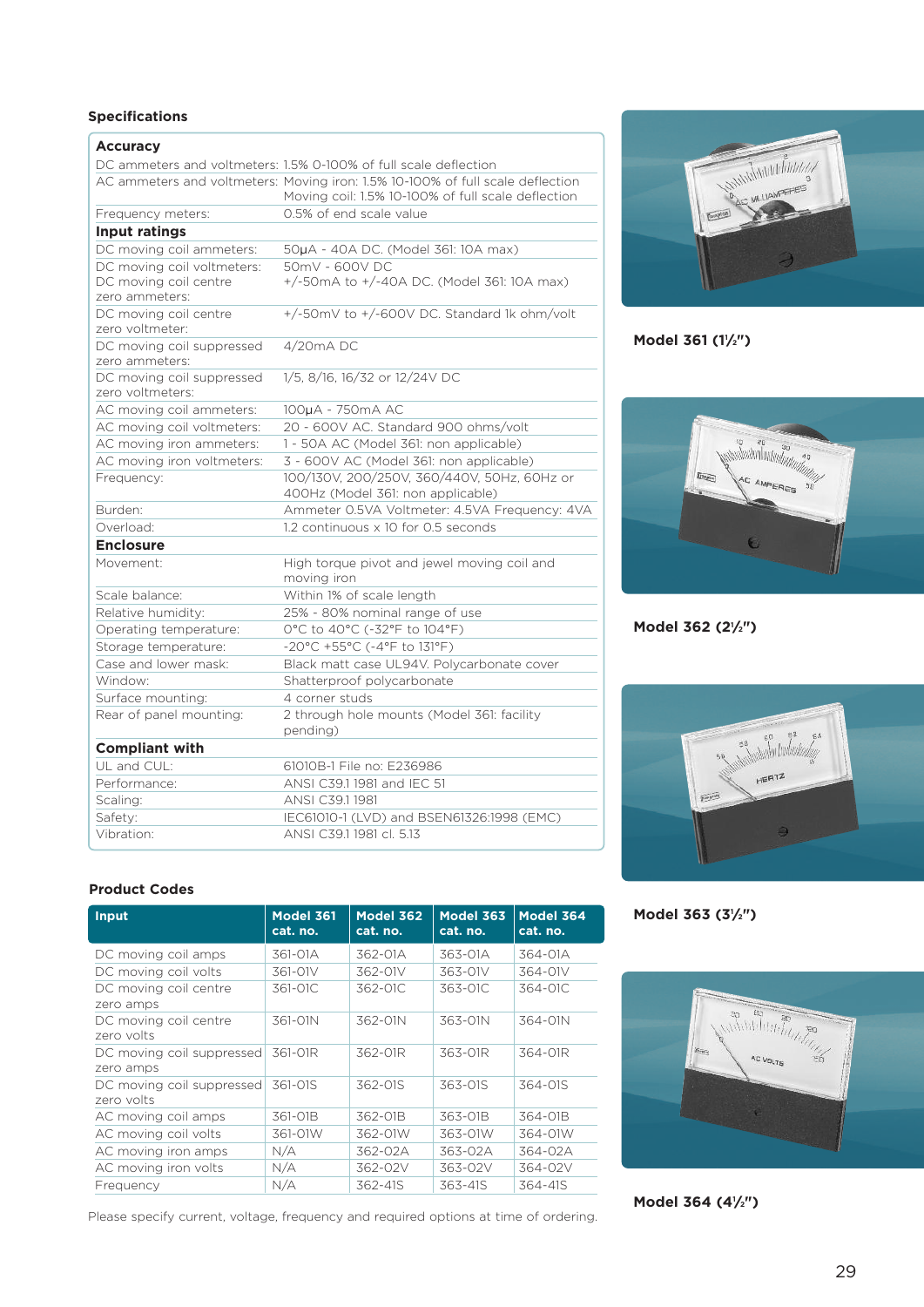

# **Connections**



**DC Amps – Self contained DC Amps – For use with external shunt**











**AC Amps – For use with current transformer**

**AC Volts**





# **Frequency Meter**

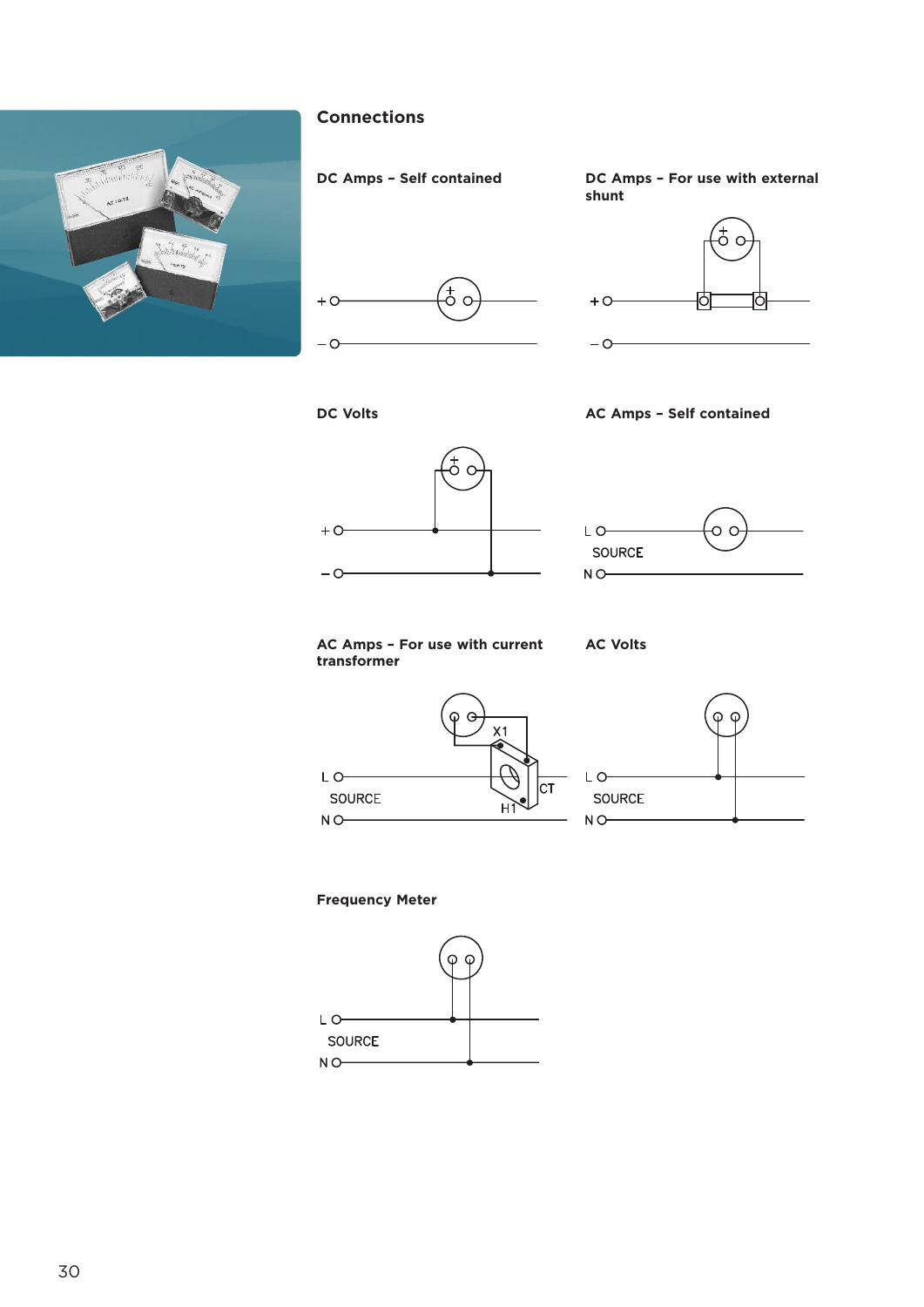# **Dimensions – Surface Mount**

**Model 361**







**Model 362**







# **Model 363**







## **Model 364**